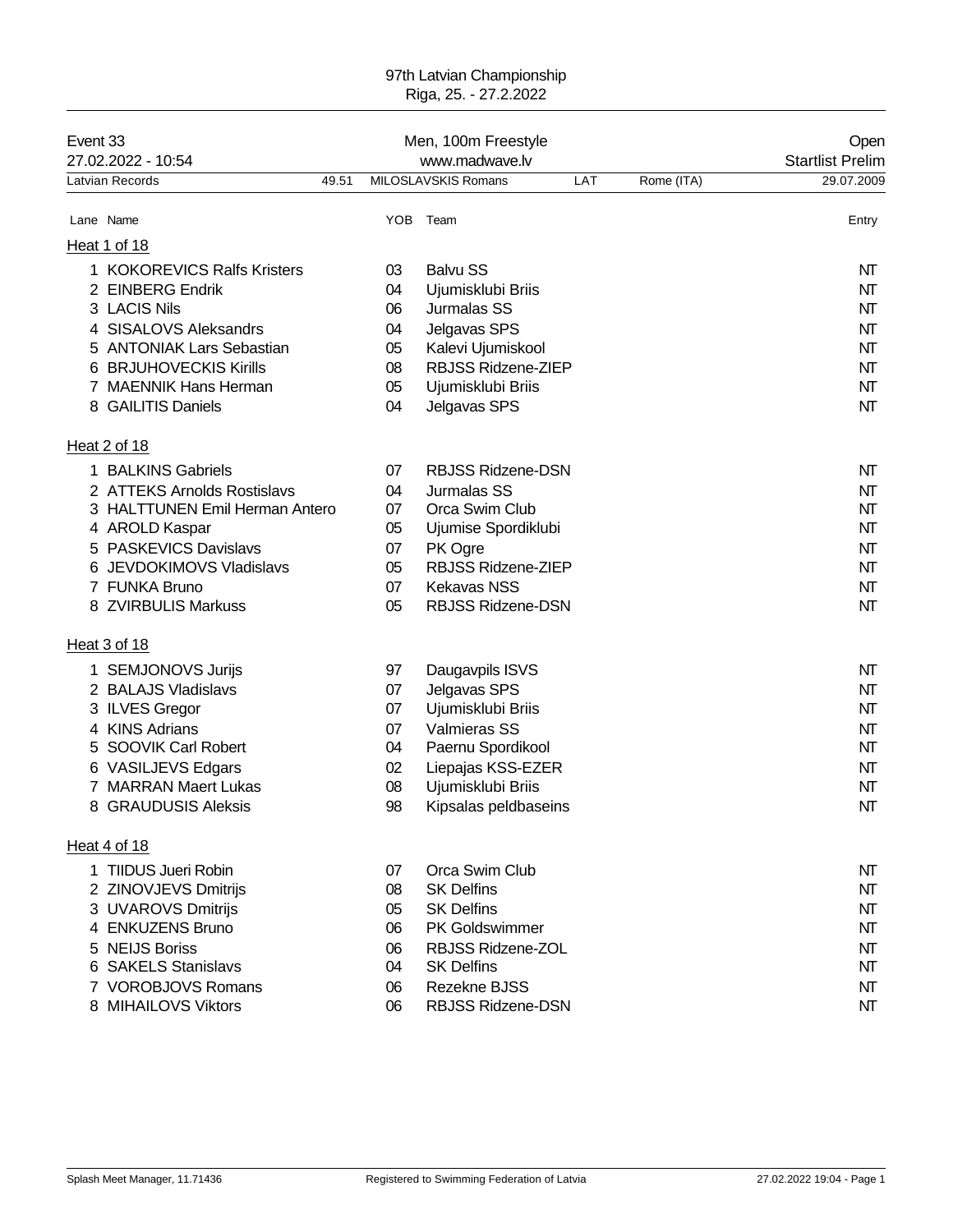# Event 33, Men, 100m Freestyle, Prelim

## Heat 5 of 18

| 1 JANSONS Mikus             | 06 | Dobeles SS                | NΤ      |
|-----------------------------|----|---------------------------|---------|
| 2 CIRULIS Kristers          | 07 | <b>Kekavas NSS</b>        | NT      |
| 3 KRAZE Kristofers          | 03 | RBJSS Ridzene-ZIEP        | NT      |
| 4 LEIMANIS Olivers          | 07 | RBJSS Ridzene-DSN         | NT      |
| 5 ATELSONS Edvards Toms     | 03 | RBJSS Ridzene-ZIEP        | NT      |
| 6 MUIZENIKS Lauris          | 06 | RBJSS Ridzene-ZIEP        | NT      |
| 7 ZAGORUIKO Danila          | 03 | <b>SK Delfins</b>         | NT      |
| 8 TOLSTIHS Dmitrijs         | 05 | Jurmalas SS               | NT      |
| Heat 6 of 18                |    |                           |         |
| 1 KRAMPE Emils              | 07 | Rigas Kipsalas PK         | NΤ      |
| 2 AKOPJANCS Davids          | 03 | <b>RBJSS Ridzene-DSN</b>  | NT      |
| 3 EIDUKS Arturs             | 06 | <b>RBJSS Ridzene-DSN</b>  | NT      |
| 4 KRIVANS Marks Viljams     | 04 | <b>RBJSS Ridzene</b>      | NT      |
| 5 HAELVIN Andreas           | 08 | Audentese Spordiklubi     | NT      |
| 6 KEISS Lukass              | 04 | Ventspils SS Spars        | NT      |
| 7 HANSALU Tristan Scott     | 09 | Audentese Spordiklubi     | NT      |
| 8 PAUPE Krists Kristers     | 05 | <b>Kekavas NSS</b>        | NT      |
| Heat 7 of 18                |    |                           |         |
| 1 LAIZANS Oskars            | 05 | Jurmalas SS               | NT      |
| 2 NOMM Martin               | 07 | Orca Swim Club            | NT      |
| 3 KOROBKOVS Jegors          | 07 | Daugavpils ISVS           | NT      |
| 4 VITINS Karlis             | 07 | Dobeles SS                | 1:12.19 |
| 5 SERSTJANIHS Rodions       | 05 | RBJSS Ridzene-ZIEP        | NΤ      |
| 6 BUKIS-FLEITMANIS Vilhelms | 07 | Rigas pilseta             | NT      |
| 7 MAVLUDOVS Rinats          | 03 | <b>Ventspils SS Spars</b> | NT      |
| 8 ZIDERS Krists             | 03 | Kipsalas peldbaseins      | NT      |
| Heat 8 of 18                |    |                           |         |
| 1 CILIPANS Kristaps         | 08 | Adazu BJSS                | 1:10.15 |
| 2 GORJUNS Marks             | 07 | RBJSS Ridzene-ZOL         | 1:07.14 |
| 3 PUTNINS Rolands           | 07 | PK Ogre                   | 1:06.37 |
| 4 UCKURONIS Kristians       | 09 | <b>Kekavas NSS</b>        | 1:05.70 |
| 5 CUBAROVS Olegs            | 07 | <b>SK Delfins</b>         | 1:05.91 |
| 6 SMILDZINS Emils           | 06 | Jurmalas SS               | 1:06.99 |
| 7 LAEAENESAAR Aaron         | 07 | Audentese Spordiklubi     | 1:09.10 |
| 8 VJATKINS Kristians        | 05 | <b>Kekavas NSS</b>        | 1:11.67 |
| Heat 9 of 18                |    |                           |         |
| 1 RADZEVICS Vitalijs        | 09 | Augsdaugavas NSS          | 1:04.81 |
| 2 TOODU Rasmus              | 06 | Paernu Spordikool         | 1:04.74 |
| 3 ZINKEVICS Rihards         | 07 | <b>RBJSS Ridzene</b>      | 1:04.24 |
| 4 BULKO Andrians            | 05 | RBJSS Ridzene-DSN         | 1:04.03 |
| 5 KUZMINS Danila            | 08 | <b>SK Delfins</b>         | 1:04.18 |
| 6 NEIBERGS Erlends Teodors  | 07 | PK Ogre                   | 1:04.42 |
| 7 POZNAKS Kirils            | 06 | Jurmalas SS               | 1:04.74 |
| 8 POZNAKS Ralfs             | 05 | <b>Kekavas NSS</b>        | 1:05.27 |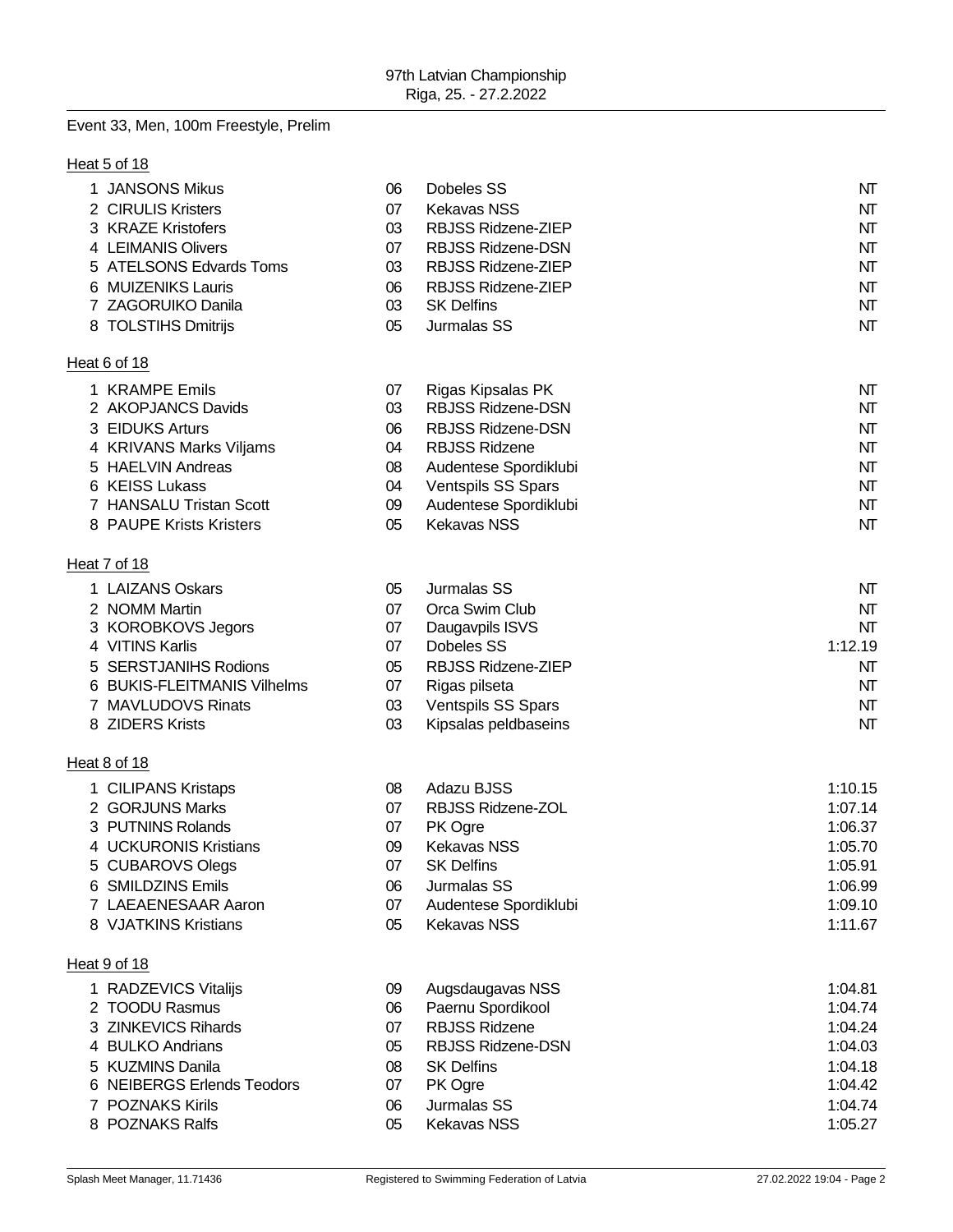# Event 33, Men, 100m Freestyle, Prelim

## **Heat 10 of 18**

| 1 MOSUNOVS Romans           | 03 | Jurmalas SS              | 1:03.27 |
|-----------------------------|----|--------------------------|---------|
| 2 ZAGORUIKO Arturs          | 05 | <b>SK Delfins</b>        | 1:02.53 |
| 3 SVIKIS Herberts Kristians | 06 | RBJSS Ridzene-ZIEP       | 1:01.82 |
| 4 CINIS Kristers Reinis     | 06 | <b>Kekavas NSS</b>       | 1:01.67 |
| 5 MARTINOVS Roberts         | 04 | <b>RBJSS Ridzene</b>     | 1:01.67 |
| 6 GOLOVENKOVS Timofejs      | 05 | <b>RBJSS Ridzene</b>     | 1:01.99 |
| 7 KOPTENKOVS Maksims        | 06 | <b>RBJSS Ridzene</b>     | 1:03.25 |
| 8 VILKINS Gusts             | 06 | <b>RBJSS Ridzene</b>     | 1:03.82 |
| Heat 11 of 18               |    |                          |         |
| 1 MALVA Oskar               | 06 | Paernu Spordikool        | 1:01.39 |
| 2 NOVIKS Raivo              | 07 | Valmieras SS             | 1:01.29 |
| 3 KOPILOVS Marks            | 04 | Jelgavas SPS             | 1:00.86 |
| 4 VASILJEVS Romans          | 06 | <b>RBJSS Ridzene-DSN</b> | 1:00.29 |
| 5 OTT Karl-Eric             | 08 | Ujumise Spordiklubi      | 1:00.45 |
| 6 DZENIS Viestards          | 05 | Jurmalas SS              | 1:01.18 |
| 7 VISTINS Ralfs             | 06 | Dobeles SS               | 1:01.34 |
| 8 LOGINS Kristians          | 03 | RBJSS Ridzene-ZIEP       | 1:01.52 |
| Heat 12 of 18               |    |                          |         |
| 1 MIHEJEVS Emils            | 05 | Daugavpils ISVS          | 1:00.15 |
| 2 KAZAREVSKI Nikita         | 06 | Ujumise Spordiklubi      | 1:00.03 |
| 3 RODERTS Arons             | 07 | RBJSS Ridzene-ZIEP       | 59.89   |
| 4 LICIS-LICITIS Rainers     | 03 | Adazu BJSS               | 59.52   |
| 5 VILSON Karl               | 08 | Keila Swimclub           | 59.77   |
| 6 GORDEJEVS Andrejs         | 08 | Adazu BJSS               | 1:00.02 |
| 7 SPRICIS Markuss           | 04 | Valmieras SS             | 1:00.04 |
| 8 ROZENBILDS Krisjanis      | 07 | Jelgavas SPS             | 1:00.22 |
| Heat 13 of 18               |    |                          |         |
| 1 BISENIEKS Edgars          | 06 | RBJSS Ridzene-ZIEP       | 59.37   |
| 2 SONDORS Renars            | 05 | RBJSS Ridzene-ZIEP       | 59.24   |
| 3 VILCAKS Arvids            | 02 | Jelgavas SPS             | 58.96   |
| 4 BALODIS Atis Daniels      | 04 | Jurmalas SS              | 58.49   |
| 5 LEJNIEKS Roberts          | 07 | Jelgavas SPS             | 58.86   |
| 6 SOOSAAR Andreas           | 06 | Ujumise Spordiklubi      | 58.97   |
| 7 CAMANS Kristers           | 05 | <b>Kekavas NSS</b>       | 59.32   |
| 8 FREIMANIS Arnis           | 04 | Jurmalas SS              | 59.38   |
| Heat 14 of 18               |    |                          |         |
| 1 SKRABIS Emils Andrejs     | 05 | Valmieras SS             | 58.13   |
| 2 KONNOVS Arturs            | 05 | <b>RBJSS Ridzene</b>     | 58.06   |
| 3 LIEPINS Davids Daniels    | 05 | Valmieras SS             | 57.82   |
| 4 RANNIK Kristo             | 06 | Ujumise Spordiklubi      | 57.66   |
| 5 RUHNO Roger               | 06 | Ujumisklubi Briis        | 57.79   |
| 6 PETRAGO Deniss            | 04 | Jelgavas SPS             | 57.93   |
| 7 KESKUELA Siim             | 07 | Ujumise Spordiklubi      | 58.07   |
| 8 KALNUPS Arturs            | 99 | Kipsalas peldbaseins     | 58.31   |
|                             |    |                          |         |